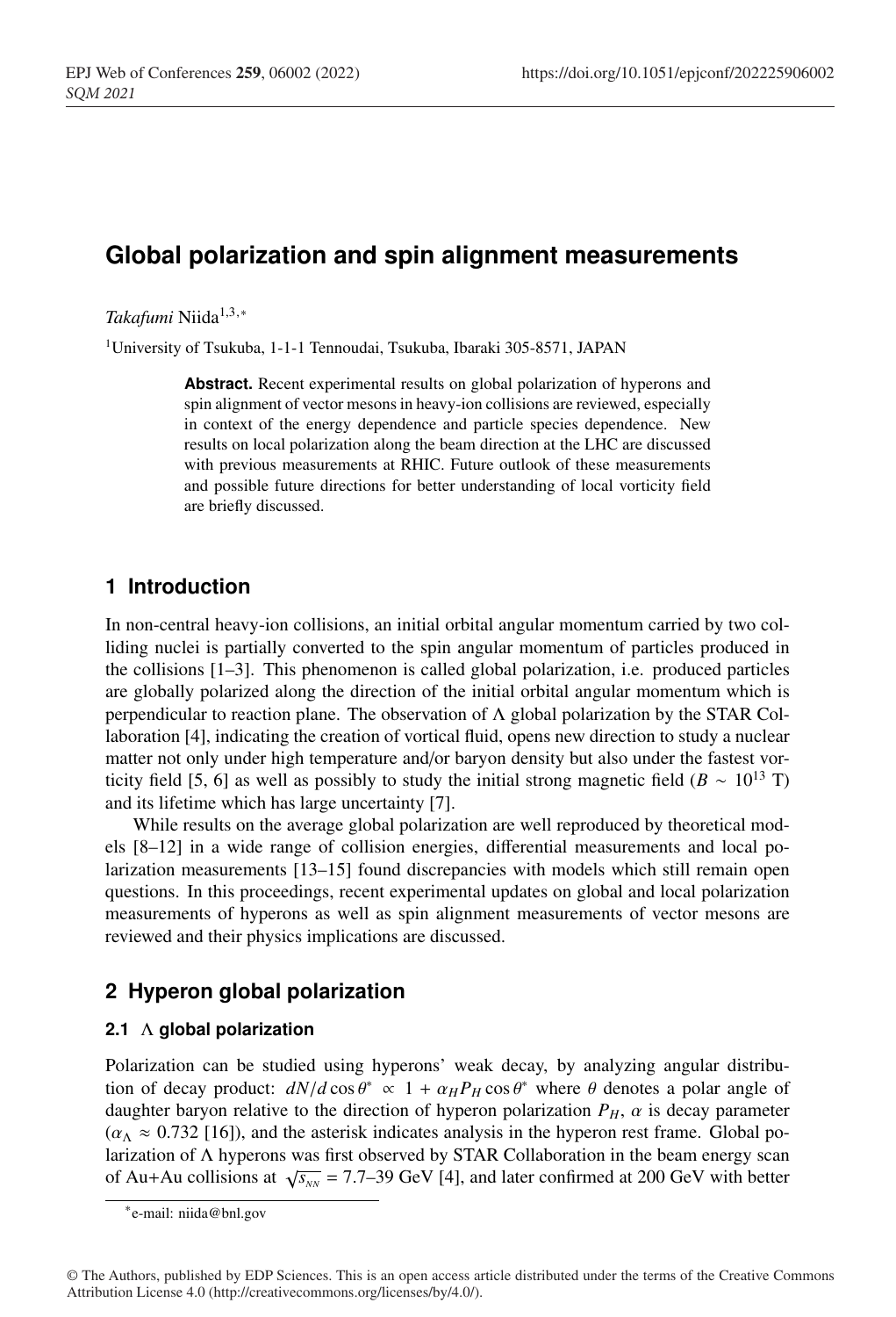precision [17]. As shown in Fig. 1, the results show an energy dependence, increasing toward lower energies, which could be understood by rapidity dependence of the initial shear flow field and baryon stopping at lower energies with finite detector acceptance. Longer lifetime of the system at higher energy may also dilute the polarization, leading to the similar energy dependence. Various theoretical models [8–12] such as hydrodynamic and transport models can explain well the measured polarization averaged over phase-space as shown in Fig. 1, while there exists open questions in differential measurements as mentioned, e.g. discrepancy in azimuthal angle dependence between the data and models and unknown rapidity dependence. Based on phenomenological and theoretical expectations [18, 19], the polarization at the LHC energy would be of the order of 0.1%. Results in Pb+Pb collisions at  $\sqrt{s_{NN}}$  = 2.76 and 5.02 TeV from ALICE [20] are consistent with zero and the current statistical uncertainty is still in the level of the expected signal, which can be explored with large statistics in LHC-Run3.

The polarization at lower energy is also of particular interest since the system would turn to hadronic matter from partonic matter when decreasing the energy. How does the initial orbital angular momentum couple with spins of partons or hadrons and any difference there? What is the relaxation time for spin-orbit coupling compared to the system lifetime? New preliminary result at 7.2 GeV from STAR fixed-target program [21] is found to follow the global trend as shown in Fig. 1. Furthermore, new preliminary results in  $Ag+Ag$  2.55 GeV and Au+Au 2.4 GeV collisions from HADES experiment indicate comparable or even larger polarization compared to that at 7.2 GeV. A transport model (UrQMD) [22] predicts that the kinetic vorticity becomes maximum around 3 GeV and then decreases when approaching  $\sqrt{s_{NN}} = 2m_N$  where  $m_N$  is the mass of nucleon. It is worth to mention that after SQM2021



Figure 1. Energy dependence of global polarization of  $\Lambda$  hyperons in heavy-ion collisions, comparing with various theoretical calculations [8–12]. The experimental data are taken from Refs. [4, 17, 20, 21, 23] and rescaled with new decay parameter [16] shown in the figure.

conference the STAR Collaboration has reported new result on  $\Lambda$  global polarization at 3 GeV [24], which is comparable to or possibly larger than the HADES preliminary results. Note that different detector acceptance lead to difference in the measured polarization if there is rapidity and/or  $p<sub>T</sub>$  dependence which seems to be not significant with current uncertainties.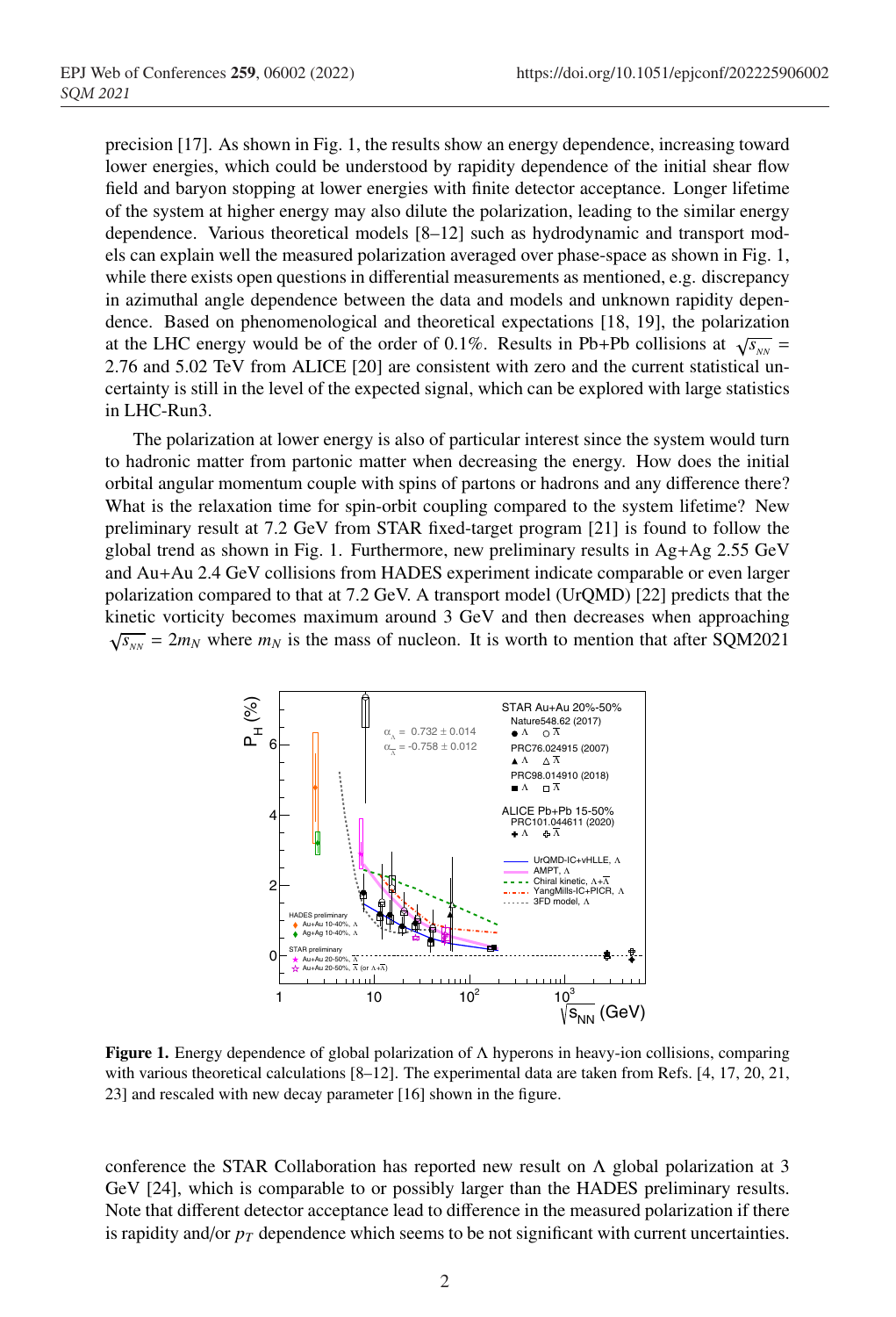### **2.2** Ξ **and** Ω **global polarization**

As mentioned in previous section, there still exists open questions and discrepancy between the data and models. Further experimental inputs, especially polarization measurements with other particles (e.g. different spin), will help to better understand the nature of the polarization in heavy-ion collisions. With the assumption of local thermal equilibrium of the system, the polarization of these hyperons *P* is determined by the local thermal vorticity  $\omega$  as *P* =  $(s + 1)\omega/T$  where *s* is the spin of the particle and *T* is the temperature.

The STAR Collaboration has recently extended the measurement to  $\Xi$  (spin-1/2) and  $\Omega$ (spin-3/2) hyperons [25]. One should note that the decay parameter is different for each hyperons:  $\alpha_{\overline{z}}$ =-0.401 and  $\alpha_{\Omega}$  = 0.0157 [16]. Smaller magnitude of the decay parameter makes the measurement difficult, especially for case of  $\Omega$  it is practically impossible to measure  $\Omega$ polarization in this way. Instead one can utilize the following relation to measure the polarization of  $\Xi$  and  $\Omega$  hyperons:  $P_P^* = C_{PD}P_D^*$  where  $P_{P(D)}$  denotes the polarization of parent (P) and its daughter (D) particles in the parent rest frame and  $C_{PD}$  is the polarization transfer factor in the decay from the parent to the daughter. Results on  $\Xi$  and  $\Omega$  global polarization (particles and antiparticles combined) at 200 GeV from STAR [25] are shown in Fig. 2, together with previous results for  $\Lambda$  and  $\Lambda$ . The  $\Xi$  polarization was measured with the two independent methods: by analysis of daughter  $\Lambda$  distribution in  $\Xi$  rest frame and by measuring polarization of daughter Λ taking into account the polarization transfer of  $C_{\Xi\Lambda}$  = +0.944. Both results are consistent within uncertainties and the combined result show a slightly larger polarization than inclusive  $\Lambda$ , although the difference is not significant with the current uncertainties. Similarly,  $\Omega$  polarization was measured via daughter polarization but there is



**Figure 2.** Ξ and  $\Omega$  global polarization at 200 GeV with previous results for  $\Lambda$  ( $\bar{\Lambda}$ ) as a function of collision energy. Calculations from AMPT model [26] are also shown with shaded bands. Previous results for  $\Lambda(\bar{\Lambda})$  polarization are rescaled with new decay parameter [16] shown in the figure.

an uncertainty in  $C_{\Omega\Lambda} = (1 + 4\gamma_{\Omega})/5$  due to the unmeasured decay parameter  $\gamma_{\Omega}$  which is likely either +1 or -1. The result based on  $\gamma_{\Omega} = +1$  is shown in Fig. 2. The new results on  $\Xi$ and  $\Omega$  polarization, consistent with theoretical expectations as shown in the figure, reinforce the fluid vorticity and global polarization picture in heavy-ion collisions. More precise measurements are anticipated at RHIC and the LHC, especially the uncertainty of the  $\gamma_{\Omega}$  could be clarified assuming the vorticity picture and furthermore the measurement of  $\Omega^-$  and  $\overline{\Omega}^+$ separately would be interesting to look for the possible difference due to the initial magnetic field since  $\Omega$  has a factor of three larger magnetic moment compared to  $\Lambda$  and  $\Xi$ .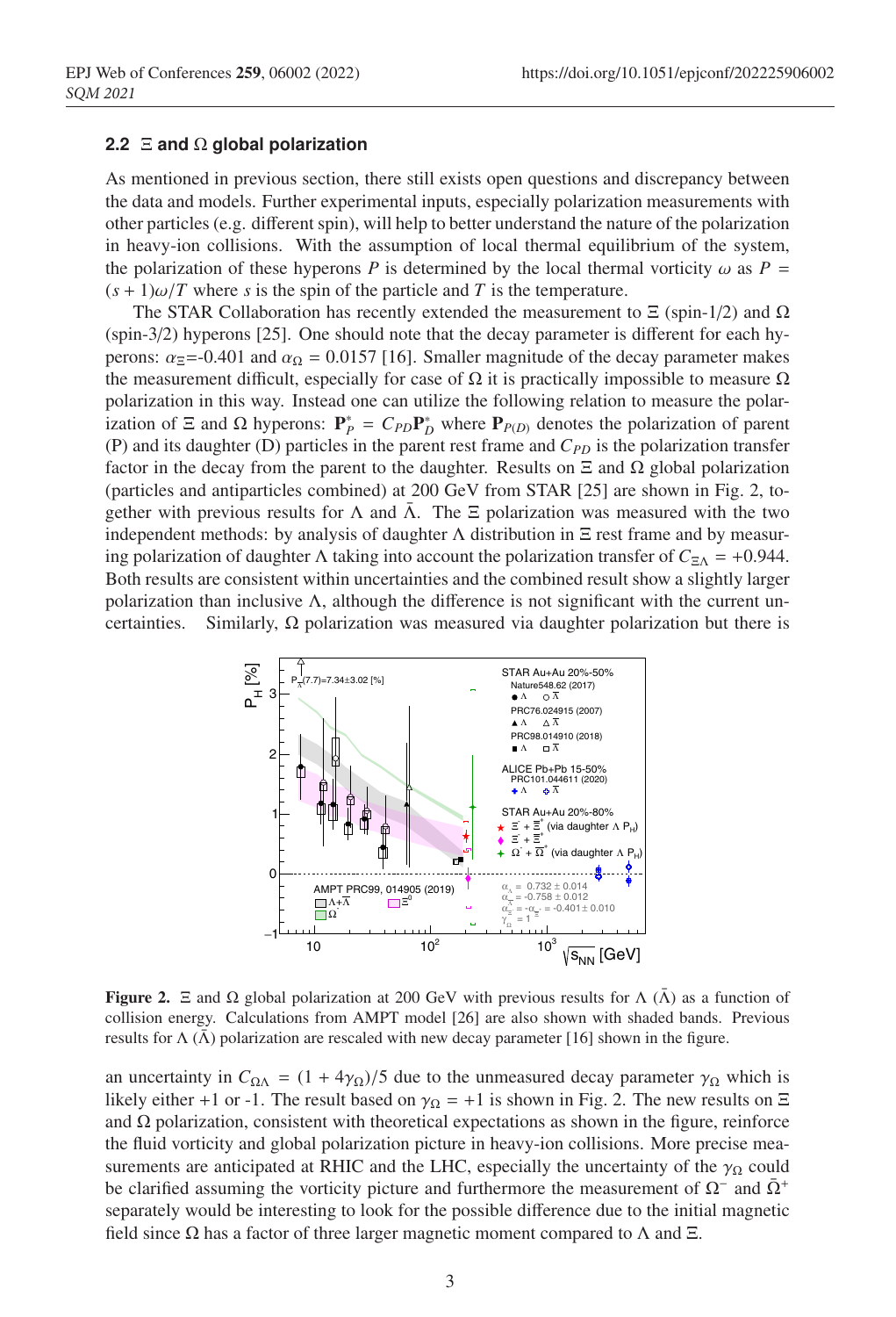## **3 Spin alignment of vector mesons**

Vector mesons (spin-1) can be also used to study the particle polarization. Unlike hyperons, they decay via strong interaction where the parity is conserved, therefore one cannot know the direction of polarization. The spin state of a vector meson can be described by  $3 \times 3$  spin density matrix where there exists only one independent diagonal element  $\rho_{00}$ . The diagonal element  $\rho_{00}$  represents the probability to have spin projection onto a quantization axis to be zero. It can be studied by measuring angular distributions of decay products of vector mesons:  $dN/d\cos\theta^* \propto [1-\rho_{00} + (3\rho_{00} - 1)\cos^2\theta^*]$  where  $\theta^*$  is angle of decayed daughter relative to the polarization direction in the decay rest frame. If the particles are unpolarized,  $\rho_{00} = 1/3$ on average. The deviation from 1/3 indicates spin alignment of vector mesons.

Figure 3 left panels show  $\rho_{00}$  of  $K^{*0}$  and  $\phi$  mesons from ALICE experiment [27]. The results relative to the event plane show a negative deviation from  $1/3$  at  $p_T < 2$  GeVc, while the results of  $K_s^0$  mesons (spin-0) are consistent with  $1/3$  as expected. Also, the results relative to random event plane serving as a baseline confirm the significance of the deviation. Preliminary results from STAR experiment show similar behavior for  $K^{*0} \rho_{00}$  at  $\sqrt{s_{NN}} = 54.4$ and 200 GeV [28] as shown in the top-right panel of Fig. 3, while  $\rho_{00}$  of  $\phi$  mesons [29] show positive values at low  $p<sub>T</sub>$  as opposed to the negative deviation at the LHC. Note that the contribution to the spin alignment from the vorticity is a second-order effect, i.e.  $\rho_{00} \sim$  $1/[1 + (\omega/T)^2]$ . Therefore the observed deviation of  $\rho_{00}$  cannot be explained by the vorticity picture based on the results on the  $\Lambda$  global polarization. Also there seems no significant tenergy dependence in *K*<sup>∗0</sup> *ρ*<sub>00</sub> unlike the Λ global polarization. Such a large deviation should also contribute to the elliptic flow [2]. Mean field of  $\phi$  mesons may play a role but likely not for  $K^{*0}$  and  $\Omega$ . Further investigation is needed for better understanding the spin alignment for  $K^{*0}$   $\rho_{00}$  [30]. Further investigation is needed for better understanding the spin alignment measurements. measurements.



**Figure 3.** Average spin density matrix element  $\rho_{00}$  of  $K^{*0}$  and  $\phi$  mesons in  $\sqrt{s_{NN}} = 2.76$  TeV Pb+Pb 0.2 29]. ...  $\sum_{i=1}^{3}$ Pb<sup>-</sup>Pb<sup>-</sup>Pb<sup>-</sup>Pb<sup>-</sup> collisions at the LHC (left) [27] and in  $\sqrt{s_{NN}} = 54.4$  and 200 GeV Au+Au collisions  $29$ . **Figure 3.** Average spin density matrix element  $\rho_{00}$  of  $K^{*0}$  and  $\phi$  mesons in  $\sqrt{s_{NN}} = 2.76$  TeV Pb+Pb collisions at the LHC (left) [27] and in  $\sqrt{s_{NN}}$  = 54.4 and 200 GeV Au+Au collisions at RHIC (right) [28, 29].

#### ai pulatka 11 45 45 45 45 event plane  $\mathcal{C}$  for  $\mathcal{C}$  for  $K$  (right column) and  $\mathcal{C}$  (right column). The statistical and systematic uncertainties are shown as bars and **4 Local polarization**

ty field may be more complicated varying with phase-space due to density fluctuations, energy deposit from jets, and collective flow. Theoretical calculations predict that The vorticity field may be more complicated varying with phase-space due to density fluctu-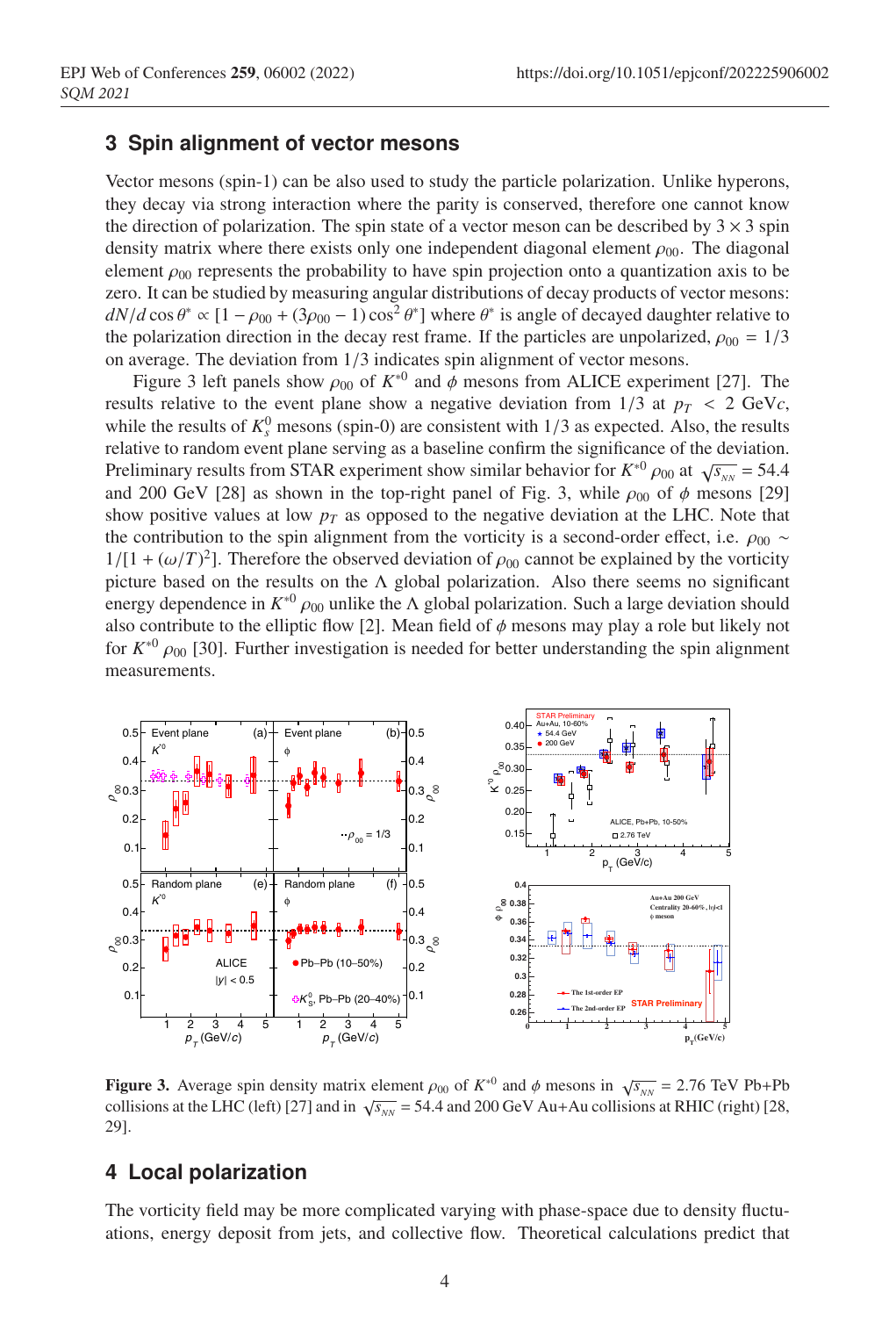$\frac{1}{2}$   $\frac{1}{2}$   $\frac{1}{2}$   $\frac{1}{2}$   $\frac{1}{2}$   $\frac{1}{2}$   $\frac{1}{2}$   $\frac{1}{2}$   $\frac{1}{2}$   $\frac{1}{2}$   $\frac{1}{2}$   $\frac{1}{2}$   $\frac{1}{2}$   $\frac{1}{2}$   $\frac{1}{2}$   $\frac{1}{2}$   $\frac{1}{2}$   $\frac{1}{2}$   $\frac{1}{2}$   $\frac{1}{2}$   $\frac{1}{2}$   $\frac{1}{2}$  flow [18, 31]. The STAR experiment observed the polarization of  $\Lambda$  ( $\bar{\Lambda}$ ) along the beam direction (*P<sub>z</sub>*) in Au+Au collisions at  $\sqrt{s_{NN}}$  = 200 GeV, where the sign of *P<sub>z</sub>* changes with the vorticity along the beam direction might be created due to the azimuthal anisotropic azimuthal angle as expected from the elliptic flow in origin. However there is discrepancy in the sign between the data and models, even among various model calculations [15].<br>In this conference, new results in Pb+Pb collisions at  $\sqrt{s_{\text{max}}}$  = 5.02 TeV [32] were

the sign between the data and models, even among various model calculations [15].<br>In this conference, new results in Pb+Pb collisions at  $\sqrt{s_{_{NN}}}$  = 5.02 TeV [32] were reported from the ALICE Collaboration as shown in Fig. 4. The results show similar behaviors and are



**Figure 4.** Fourier sine coefficient of  $\Lambda + \bar{\Lambda}$  polarization along the beam direction as a function of centrality (left) and transverse momentum  $p_{\pi}$  (right) in Ph+Ph collisions at  $\sqrt{s}$  = 5.02 TeV 1321 centrality (left) and transverse momentum  $p_T$  (right) in Pb+Pb collisions at  $\sqrt{s_{NN}}$  = 5.02 TeV [32] compared to those in Au+Au collisions at  $\sqrt{s_{NN}} = 200 \text{ GeV}$  [13]. <sup>−</sup><sup>3</sup> ×10 〉compared to those in Au+Au collisions at  $\sqrt{s_{NN}}$  = 200 GeV [13].

blast-wave model calculations reproduce the data well in their sign blast-wave model calculations reproduce the data well in their sign more realistic hydrodynamic models. It should be noted that recent theoretical developments may explain the experimental data [33, 34]. comparable to the results from STAR; the sine modulation of  $P_z$  increases towards peripheral comparable to the results from 5 FAR, the sine modulation of  $T_z$  increases towards peripheral collisions (Fig. 4 left) and shows a hint of  $p_T$  dependence at  $p_T < 2 \text{ GeV}/c$  (Fig. 4 right). The blast-wave model calculations reproduce the data well in their sign and magnitude unlike that consider contribution from shear tensor to the polarization in addition to thermal vorticity comparable to the results from STAR; the sine modulation of  $P_z$  increases towards peripheral  $\mathbf{A}$ **Blast-Wave model.**

data taking. Furthermore troidal structure of vorticity field is expected in central asymmetric collisions such as Cu+Au, d+Au, and p+Au collisions [18, 35]. In this case, the direction of Similar to the elliptic flow, one can naively expect that the longitud arise from higher-order flow, which can be explored with high statistics data in the future the polarization is along the azimuthal angle  $\vec{\phi}$  of a hyperon. Future data with high statistics will allow us to study this phenomena.  $\frac{1}{2}$  is the  $\frac{1}{2}$  is the second order e $\frac{1}{2}$ . For example, and Eq. 1 / *Nuclear Physics A 00 (2018) 1–4* 3 milar to the elliptic flow, one can naively expect that the<br>from higher axial flow which can be smallered with high Similar to the elliptic flow, one can naively expect that the longitudinal polarization may

### • Any residual acceptance effects? **S. Summary** can either analyze directly the distributions in **∴** $or, in case of the global polarization direction direction$

ment of vector mesons. New results on global polarization of  $\Lambda$  hyperons indicate that the This paper has presented recent experimental results on hyperon polarization and spin align-Fig. 1. <sup>φ</sup> meson ⇢<sup>00</sup> as a function of *pT* (left) and centrality (right) for Au+Au collisions at <sup>p</sup>*sNN* <sup>=</sup> 200 GeV. ization, more precise measurements are needed. Polarization of Λ hyperons along the beam in heavy-ion collisions. To confirm the possible mass and/or spin dependence of the polarstill not clear whether the polarization starts to decrease as expected from theoretical calcuboth at KHIC and the LHC but there suil exists open questions. Future runs at KHIC and the<br>LHC as well as the data of the beam energy scan program phase-II from STAR will hopefully **0 10 20 30 40 50 60 70 80** Fig. 1. <sup>φ</sup> meson ⇢<sup>00</sup> as a function of *pT* (left) and centrality (right) for Au+Au collisions at <sup>p</sup>*sNN* <sup>=</sup> 200 GeV. Fig. 1. <sup>φ</sup> meson ⇢<sup>00</sup> as a function of *pT* (left) and centrality (right) for Au+Au collisions at <sup>p</sup>*sNN* <sup>=</sup> 200 GeV. polarization still increases towards  $\sqrt{s_{NN}}$  = 2.4-7 GeV. With given large uncertainties, it is lations. The first measurements on Ξ and Ω global polarization reinforce the vorticity picture direction as well as significant deviation of  $\rho_{00}$  from 1/3 were observed for  $K^{*0}$  and  $\phi$  mesons both at RHIC and the LHC but there still exists open questions. Future runs at RHIC and the clarify those questions together with theoretical developments.